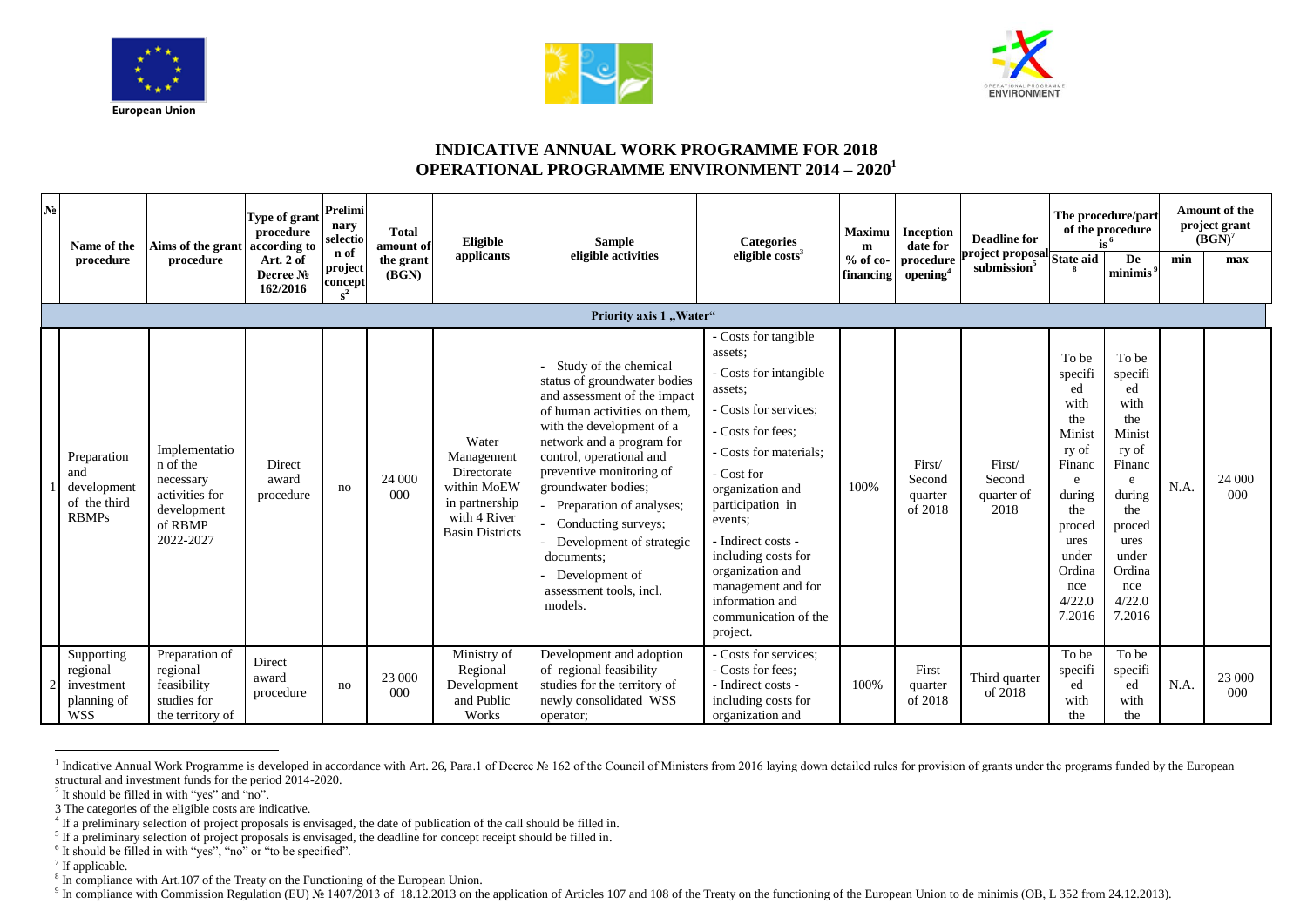| $sector -$<br>second phase                                                              | newly<br>consolidated<br>WSS operator.<br>Preparation of<br><b>WWS</b><br>infrastructure<br>projects<br>in line with the<br><b>WSS</b><br>sector reform.   |                            |    |                |                                                                          | Consultant services for<br>assistance in the<br>implementation and<br>ensuring the quality.                                                                                                                                                                                                                                                                                                                                                                                           | management and for<br>information and<br>communication and<br>consultant services for<br>assistance in the<br>implementation and<br>ensuring the quality.                                                                                                                                                                                                                     |                |                                        |                                        | Minist<br>ry of<br>Financ<br>e<br>during<br>the<br>proced<br>ures<br>under<br>Ordina<br>nce<br>4/22.0<br>7.2016                                | Minist<br>ry of<br>Financ<br>e<br>during<br>the<br>proced<br>ures<br>under<br>Ordina<br>nce<br>4/22.0<br>7.2016                                |      |                                                                                        |
|-----------------------------------------------------------------------------------------|------------------------------------------------------------------------------------------------------------------------------------------------------------|----------------------------|----|----------------|--------------------------------------------------------------------------|---------------------------------------------------------------------------------------------------------------------------------------------------------------------------------------------------------------------------------------------------------------------------------------------------------------------------------------------------------------------------------------------------------------------------------------------------------------------------------------|-------------------------------------------------------------------------------------------------------------------------------------------------------------------------------------------------------------------------------------------------------------------------------------------------------------------------------------------------------------------------------|----------------|----------------------------------------|----------------------------------------|------------------------------------------------------------------------------------------------------------------------------------------------|------------------------------------------------------------------------------------------------------------------------------------------------|------|----------------------------------------------------------------------------------------|
|                                                                                         |                                                                                                                                                            |                            |    |                |                                                                          | Priority axis 2 "Waste"                                                                                                                                                                                                                                                                                                                                                                                                                                                               |                                                                                                                                                                                                                                                                                                                                                                               |                |                                        |                                        |                                                                                                                                                |                                                                                                                                                |      |                                                                                        |
| Implementat<br>ion of<br>demonstratio<br>n/pilot<br>projects<br>for waste<br>management | Forming<br>zero<br>waste society<br>and<br>enhancing<br>public<br>awareness<br>for<br>respecting<br>the<br>waste<br>management<br>hierarchy                | Direct award<br>procedure  | no | 9 7 7 9<br>150 | Legal entities,<br>non-profit<br>legal<br>entities,<br>municipalities    | - Activities related to the<br>implementation of<br>demonstration/pilot<br>projects for the collection,<br>summary, dissemination<br>and implementation of new,<br>nontraditional successful<br>measures, good practices<br>and/or management<br>approaches in the field of<br>waste management;<br>- Introduction of new<br>technologies and<br>organizing information<br>campaigns aimed at the<br>prevention of waste<br>generation and the<br>formation of zero waste<br>society. | - Costs for construction<br>works:<br>- Costs for tangible<br>assets;<br>- Costs for intangible<br>assets;<br>- Costs for services;<br>- Costs for fees;<br>- Costs for materials;<br>- Cost for organization<br>and participation in<br>events;<br>- Indirect costs, incl.<br>for organization and<br>management, for<br>information and<br>communication of the<br>project. | Up to<br>100 % | First/<br>Second<br>quarter<br>of 2018 | Third/Fourth<br>quarter of<br>2018     | No                                                                                                                                             | Yes                                                                                                                                            | N.A. | The<br>maxim<br>um<br>grant<br>will be<br>set up<br>to the<br>"de<br>minimi<br>s" aid. |
|                                                                                         |                                                                                                                                                            |                            |    |                |                                                                          | Priority axis 3 "Natura 2000 and biodiversity"                                                                                                                                                                                                                                                                                                                                                                                                                                        |                                                                                                                                                                                                                                                                                                                                                                               |                |                                        |                                        |                                                                                                                                                |                                                                                                                                                |      |                                                                                        |
| Developmen<br>t/update of<br>species<br>action plans                                    | Identifying<br>restoration,<br>maintaining<br>and other<br>conservation<br>measures for<br>Natura 2000<br>target<br>species for a<br>period of 10<br>years | Open call for<br>proposals | no | 3 9 1 2<br>000 | Structures in/at<br>the<br>MoEW/MAFF<br>and non-profit<br>legal entities | Actions for development/<br>update of species action<br>plans – e.g. collecting of<br>the necessary information;<br>conducting public hearings<br>or other forms of<br>stakeholders participation;<br>taking into account<br>recommendations and<br>proposals of the National<br>Biodiversity Council.                                                                                                                                                                                | - Costs for services:<br>- Costs for fees:<br>- Costs for materials;<br>- Cost for organization<br>and participation in<br>events;<br>- Indirect costs, incl.<br>for organization and<br>management, for<br>information and<br>communication of the<br>project.                                                                                                               | Up to<br>100 % | Second/<br>third<br>quarter<br>of 2018 | Third/<br>fourth<br>quarter of<br>2018 | To be<br>specifi<br>ed<br>with<br>the<br>Minist<br>ry of<br>Financ<br>e<br>during<br>the<br>proced<br>ures<br>under<br>Ordina<br>nce<br>4/22.0 | To be<br>specifi<br>ed<br>with<br>the<br>Minist<br>ry of<br>Financ<br>e<br>during<br>the<br>proced<br>ures<br>under<br>Ordina<br>nce<br>4/22.0 | N.A. | Depen<br>ding<br>on the<br>activiti<br>es,<br>includ<br>$e$ in<br>the<br>project<br>S  |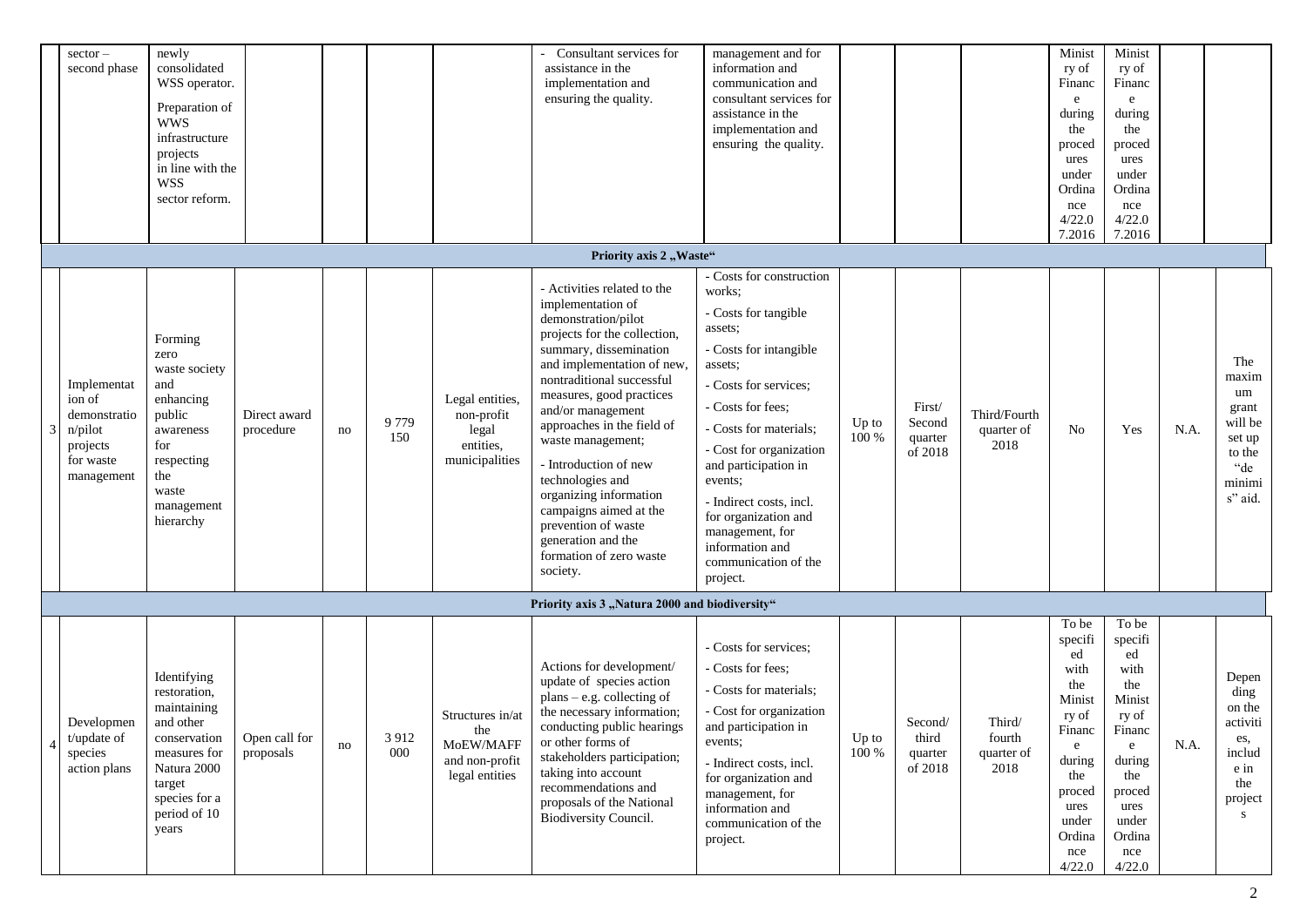|                |                                                                                                             |                                                                                                                                                            |                           |    |                |                                                                                                                 |                                                                                                                                                                                                                                                                                                                                                                                                                                                                                                                                                                                                                                                   |                                                                                                                                                                                                                                                                                                                                                               |                |                                                                                                                                                |                                                                 | 7.2016                                                                                                                                                   | 7.2016                                                                                                                                                              |      |                |
|----------------|-------------------------------------------------------------------------------------------------------------|------------------------------------------------------------------------------------------------------------------------------------------------------------|---------------------------|----|----------------|-----------------------------------------------------------------------------------------------------------------|---------------------------------------------------------------------------------------------------------------------------------------------------------------------------------------------------------------------------------------------------------------------------------------------------------------------------------------------------------------------------------------------------------------------------------------------------------------------------------------------------------------------------------------------------------------------------------------------------------------------------------------------------|---------------------------------------------------------------------------------------------------------------------------------------------------------------------------------------------------------------------------------------------------------------------------------------------------------------------------------------------------------------|----------------|------------------------------------------------------------------------------------------------------------------------------------------------|-----------------------------------------------------------------|----------------------------------------------------------------------------------------------------------------------------------------------------------|---------------------------------------------------------------------------------------------------------------------------------------------------------------------|------|----------------|
| $\overline{5}$ | Technical<br>assistance<br>for the<br>National<br>Management<br>Body for<br>Natura 2000<br>Network          | Ensuring the<br>operation of<br>the National<br>Management<br>Body<br>for<br>Natura 2000<br>Network,<br>incl. for the<br><b>NPAF</b><br>and<br><b>NICS</b> | Direct award<br>procedure | no | 9<br>969 564   | National<br>Management<br>Body for<br>Natura 2000<br>Network                                                    | Development of rules,<br>procedures and guidances<br>for the management of<br>2000 protected<br>Natura<br>areas;<br>- Increasing the planning<br>and programming capacity<br>for Natura 2000 network<br>management<br>by<br>conducting/participating in<br>specialized trainings;<br>Organizing<br>and<br>conducting<br>a national<br>best<br>competition<br>for<br>projects contributing to<br>Natura 2000;<br>- Purchase of equipment;<br>- Organizing and holding<br>meetings of the Monitoring<br>Committee of NPAF and<br>NICS:<br>- Organizing and holding<br>campaigns for promoting<br>funding opportunities for<br>NATURA 2000 projects. | - Costs for tangible<br>assets;<br>- Costs for intangible<br>assets;<br>- Costs for services;<br>Costs for staff:<br>Costs for fees:<br>- Costs for materials;<br>- Cost for organization<br>and participation in<br>events;<br>- Indirect costs, incl.<br>for organization and<br>management, for<br>information and<br>communication of the<br>project.     | Up to<br>100 % | After the<br>legislativ<br>$\mathbf{e}$<br>establish<br>ment of<br>the<br>National<br>Manage<br>ment<br>Body for<br>Natura<br>2000<br>Network  | Up to $3$<br>months after<br>the opening<br>of the<br>procedure | To be<br>specifi<br>ed<br>with<br>the<br>Minist<br>ry of<br>Financ<br>e<br>during<br>the<br>proced<br>ures<br>under<br>Ordina<br>nce<br>4/22.0<br>7.2016 | To be<br>specifi<br>ed<br>with<br>the<br>Minist<br>ry of<br>Financ<br>e<br>during<br>the<br>proced<br>ures<br>under<br>Ordina<br>nce<br>4/22.0<br>7.2016            | N.A. | 9 9 6 9<br>564 |
|                | Technical<br>assistance<br>for the<br>Regional<br>Management<br><b>Bodies</b> for<br>Natura 2000<br>Network | Ensuring the<br>operation of<br>the Regional<br>Management<br>Bodies for<br>Natura 2000<br>Network,<br>incl. for the<br>NPAF and<br><b>NICS</b>            | Direct award<br>procedure | no | 17 136<br>646  | Regional<br>Management<br>Bodies for<br>Natura 2000<br>Network                                                  | - Development of rules,<br>procedures and guidances<br>for the management of<br>Natura 2000 protected<br>areas;<br>- Carrying out monitoring,<br>evaluation and reporting of<br>the implementation of<br>NPAF and NICS;<br>- Purchase of equipment.                                                                                                                                                                                                                                                                                                                                                                                               | - Costs for tangible<br>assets:<br>- Costs for intangible<br>assets;<br>- Costs for services;<br>- Costs for staff:<br>- Costs for fees:<br>- Costs for materials;<br>- Cost for organization<br>and participation in<br>events;<br>- Indirect costs, incl.<br>for organization and<br>management, for<br>information and<br>communication of the<br>project. | Up to<br>100 % | After the<br>legislativ<br>e<br>establish<br>ment of<br>the<br>Regional<br>Manage<br>ment<br><b>Bodies</b><br>for<br>Natura<br>2000<br>Network | Up to $3$<br>months after<br>the opening<br>of the<br>procedure | To be<br>specifi<br>ed<br>with<br>the<br>Minist<br>ry of<br>Financ<br>e<br>during<br>the<br>proced<br>ures<br>under<br>Ordina<br>nce<br>4/22.0<br>7.2016 | To be<br>specifi<br>ed<br>with<br>the<br>Minist<br>ry of<br>Financ<br>$\mathbf{e}$<br>during<br>the<br>proced<br>ures<br>under<br>Ordina<br>nce<br>4/22.0<br>7.2016 | N.A. | 17 136<br>646  |
|                | Support for<br>development<br>and<br>management<br>of<br>ecosystems<br>services and<br>assessment           | Ensuring of<br>information<br>for the<br>ecosystems<br>and<br>ecosystems<br>services<br>status                                                             | Direct award<br>procedure | no | 16 27 2<br>608 | National<br>Service for<br>Nature<br>Protection<br>Directorate in<br>the MoEW and<br>Executive<br>Forest Agency | - Development/update of<br>methodologies for mapping<br>and evaluation of<br>ecosystems and their<br>services;<br>- Collecting of current<br>available data, mapping of<br>ecosystems and their                                                                                                                                                                                                                                                                                                                                                                                                                                                   | - Costs for tangible<br>assets;<br>- Costs for intangible<br>assets;<br>- Costs for services;<br>- Costs for fees:                                                                                                                                                                                                                                            | Up to<br>100 % | Third/<br>Fourth<br>quarter<br>of 2018                                                                                                         | Fourth/<br>quarter of<br>2018/ First<br>quarter of<br>2019      | To be<br>specifi<br>ed<br>with<br>the<br>Minist<br>ry of<br>Financ                                                                                       | To be<br>specifi<br>ed<br>with<br>the<br>Minist<br>ry of<br>Financ                                                                                                  | N.A. | 16 272<br>608  |